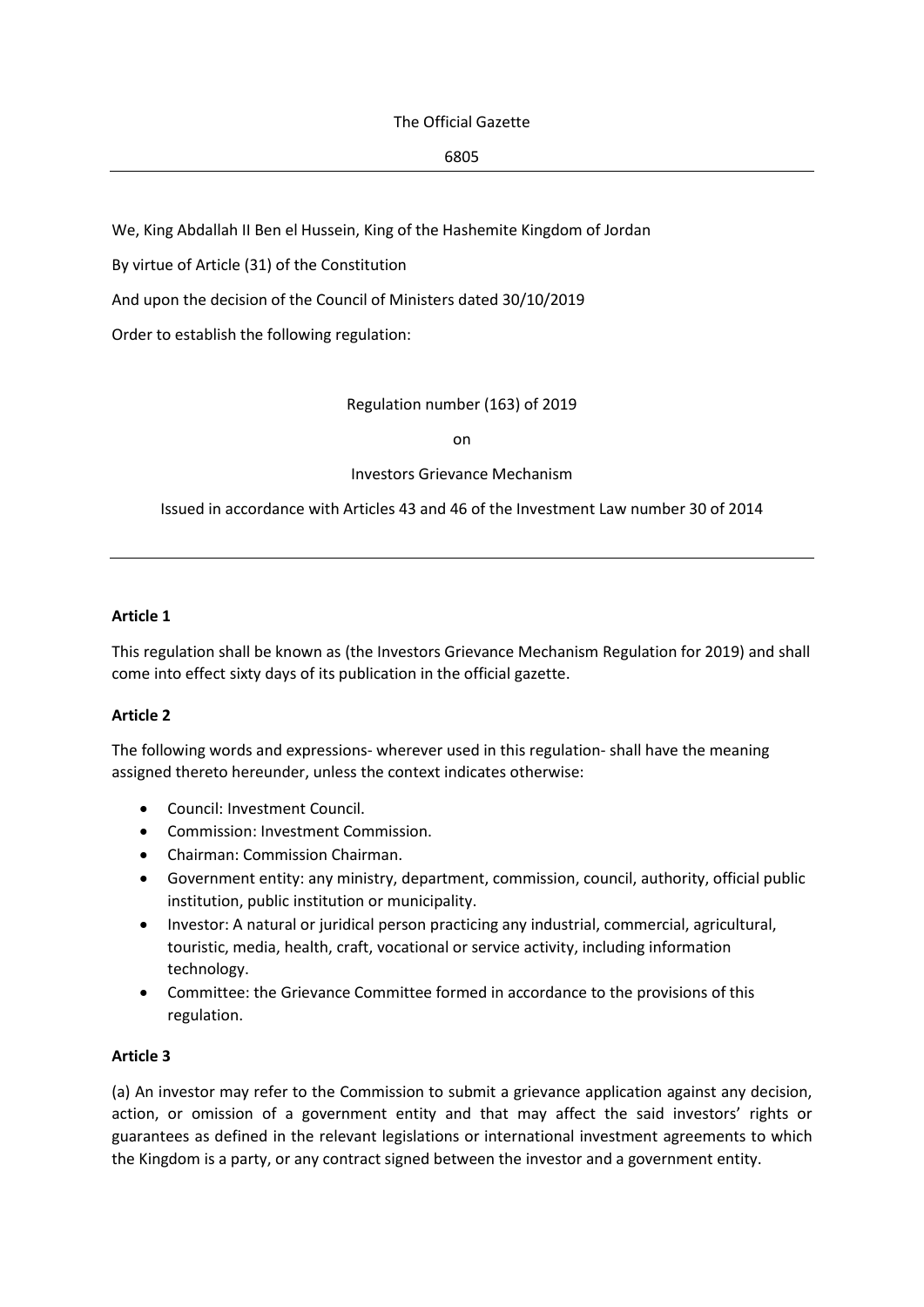(b) The investor may submit a grievance application within the periods stipulated in the international investment agreements to which the Kingdom is a party, or any contract signed between the investor and a government entity.

(c) The investor may not submit a grievance application in case he had appealed before the competent court or initiated proceedings of alternative dispute resolution (ADR).

(d) Any grievance application submitted by the investor in accordance with the provisions of this regulation shall not constitute an appeal to the competent courts or use of an ADR means; and shall not affect the investor's rights as provided for in the international investment agreements to which the Kingdom is a party.

# **Article 4**

(a) One or more committee(s) (called Grievance Committee(s)) shall be formed within the Commission by a decision of the Chairman who determines the number of members, appoints its head and a secretary; the latter sets its agenda, records the minutes of meetings, keeps its records, transactions and applications received and follows up on the execution of its decisions.

(b) The Head and members of the committee shall be staff of the Commission and shall have sufficient experience, and knowledge of the Commission's functions.

(c) The Committee shall meet at the invitation of its Head weekly or whenever necessary. The quorum is met at the majority of members provided the head or deputy is present; decisions shall be taken by a majority vote of the members present.

(d) The Head of the Committee may invite any expert or specialist to attend the meetings of the Committee without having any right to vote on its decisions.

# **Article 5**

(a) The Committee shall have the following competencies:

- 1- Review the grievance applications to verify the validity of the measures taken or decisions issued by government entities or to verify the proper execution of the legislations governing their work and that they do not violate the international investment agreements to which the Kingdom is a party and the contracts signed by these entities and the investors.
- 2- Study the obstacles faced by the economic activity and take necessary measures to address them.

(b) In order to carry out its functions, the Committee shall:

- 1. Classify the grievance applications.
- 2. Review the documents, files, registers and correspondence related to the grievance applications.
- 3. Request clarifications from the government entity or the investor about any matter related to the grievance application.
- 4. Hold meetings with the presence of the representatives of the government entities and the investor to hear the different views.
- 5. Identify the obstacles faced by the economic activity referred to in the grievance application and recommending it to the Chairman who communicates with the concerned government entity to address it.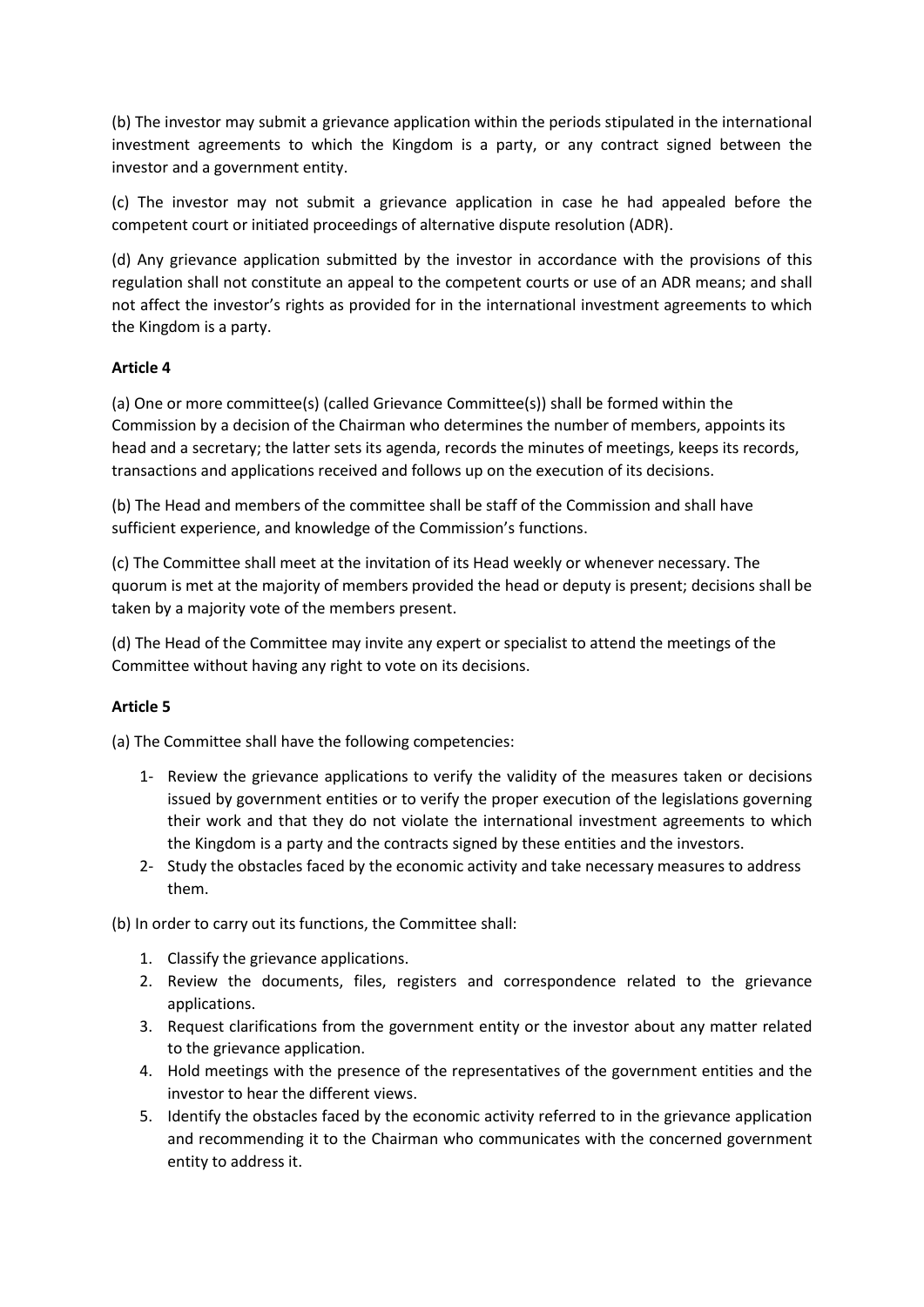- 6. Take the necessary measures and coordinate with the relevant government entity to settle the issue subject of the grievance application.
- 7. Recommend to the government entity to reconsider the action or decision taken, or recommend on a decision that should have been taken in accordance with the relevant legislations or the international investment agreements to which the Kingdom is a party or the contracts signed between the investor and the government entity in case the Committee concludes that the grievance application is valid and if the government entity is convinced with the conclusion.
- 8. Submit the necessary report about the grievance application to the Chairman to take the appropriate measures or decision to settle the grievance.
- 9. Submit a monthly report to the Chairman with a summary of the Committee's work, the received applications and decisions issued for the period. The Chairman shall submit such reports on a quarterly basis to the Council.
- 10. Any other tasks commissioned by the Chairman.

(c) A special register of grievance application shall be established at the Commission, provided that each application shall be given a serial number according to the date of its submission. The applicant shall be given a notice of receipt.

(d) The Commission publishes on its website a summary of the Committees' quarterly activity reports.

# **Article 6**

(a) The Committee shall, within two working days, look into the grievance application, on an urgent basis, in any of the following circumstances:

- 1- If the nature of the action or the decision against which the grievance is brought greatly affects the operation or productivity of the economic activity or causes the interruption of business.
- 2- If the legislation of the Government Entity stipulates specific periods for the investor to appeal before the competent court.

(b) The government entity shall reply to the grievance application, in accordance with the provisions of paragraph (a) of this article within a period not exceeding three working days from the date of receipt of the application.

# **Article 7**

(a) In cases other than those provided for in paragraph (a) of Article (6), the Committee shall, within a period not exceeding ten working days of the submission date of the application, issue any of the following decisions:

- 1- Decline to consider the review of the application if the applicant exceeded the legal period stipulated in the legislation of the relevant Government Entity or if this is being considered by a competent judicial, arbitral or investigative body.
- 2- Direct the investor to submit an objection in accordance with the procedures stipulated in the relevant legislation of the Government Entity and to exhaust all means of objections provided by the relevant Government Entity, in case the said legislation gives the investor the opportunity to object.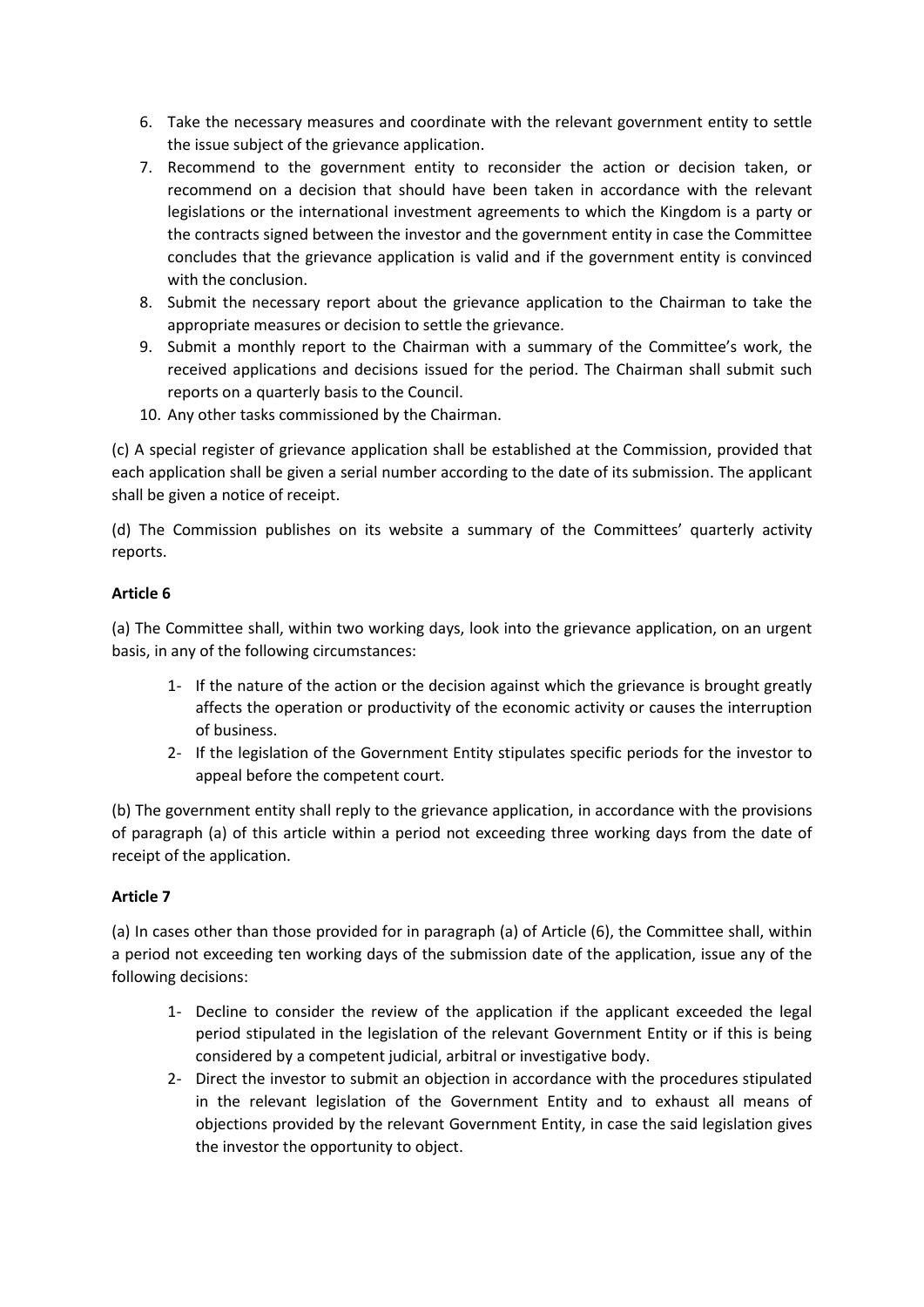3- Accept the application and initiate the procedure for considering it in accordance with the relevant instructions issued for this purpose.

(b) Upon taking any of the decisions referred to in paragraph (a) of this article, the Committee's secretary shall:

- 1- Submit the grievance application and its annexes to the Chairman.
- 2- Refer the Committee's recommendation or decision to the government entity to take necessary action.
- 3- Address to the applicant, in accordance with the means he chooses, the decision and its recommendation within two working days from the date of issuance.
- 4- Follow up on the execution of the Committee's recommendation with the government entity.

(c) The Chairman shall submit to the Prime Minister any grievance application which he deems necessary to be submitted to the Council of Ministers for decision making.

## **Article 8**

In case the grievance application related to the refusal to grant a license or the non-issuance of the decision by the authorized representative in charge at the investment window, the application shall be referred to the Governmental Committee formed in accordance to the provisions of the investment window Regulation.

## **Article 9**

- a- It is not allowed to rely upon the concessions made by the investor or the government entity before any Court, arbitral tribunal or any other body using as pretext the review process of any grievance application or any documents or information revealed during the meetings held in accordance to the provisions of this regulation.
- b- The Committee members or any other person invited to the Committee meetings are forbidden from disclosing any of the information related to the grievance application to any other party without the written approval of the government entity and the investor.

### **Article 10**

The Chairman issues the necessary instructions to execute the provisions of this regulation, including:

- a- Instructions related to the grievance submission.
- b- Instructions related to the procedures of the committee's work.

### 30/10/2019

King Abdullah II Ibn el Hussein

Minister of Foreign Affairs and Expatriates: Ayman Ahmad el Safadi

Vice Prime Minister and Minister of State: Rajaï Saleh el Muasher